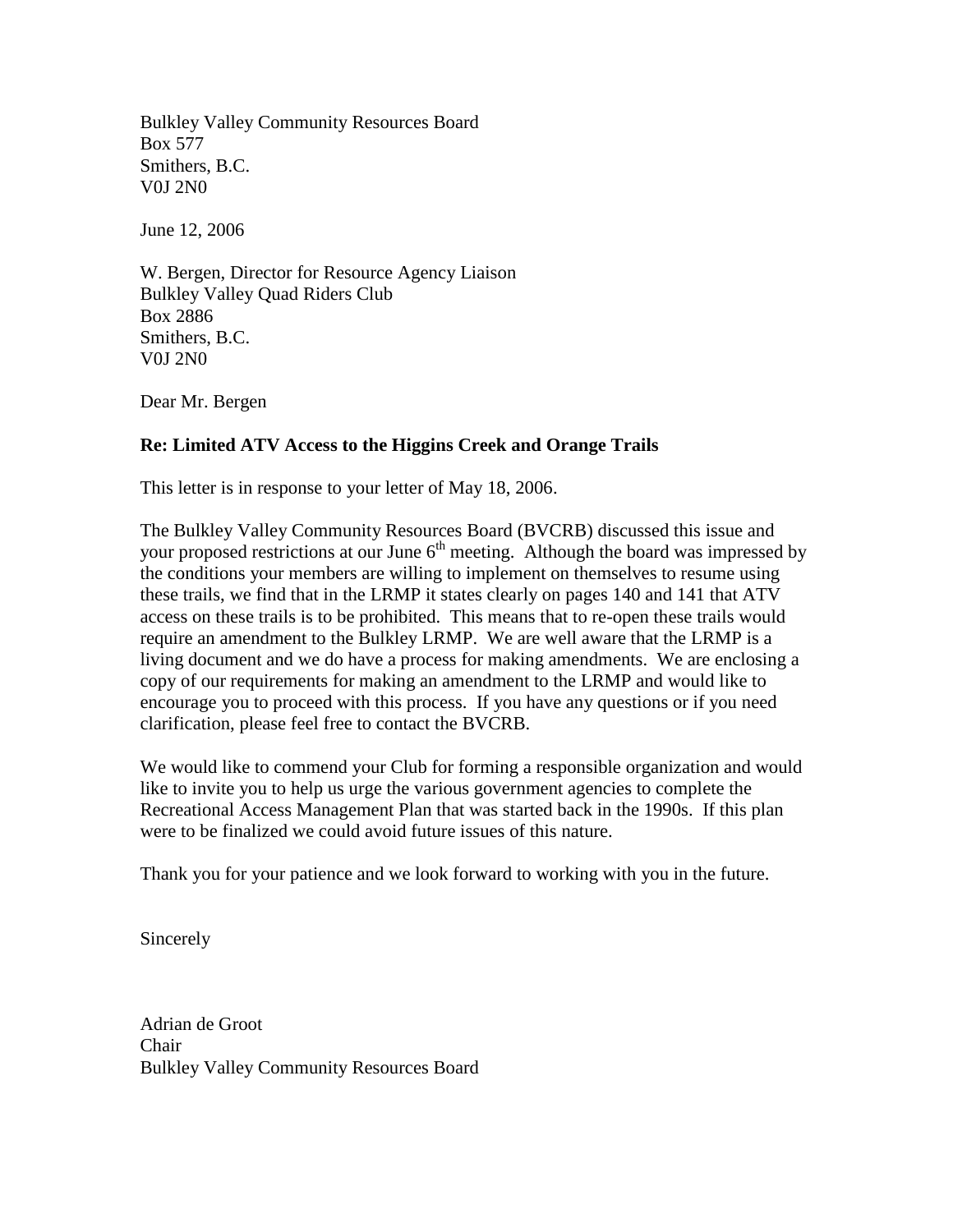## **Amendments to the Bulkley Land and Resource Management Plan: Proponent Requirements and Considerations**

The Bulkley Land and Resource Management Plan (LRMP) was approved in April 1998 and is intended to guide management of public lands and resources within the Bulkley Timber Supply Area (TSA). The LRMP was developed in accordance with provincial government policy for land use planning and reflects the "Consensus Management Direction" established by the Bulkley Valley Community Resources Board (BVCRB) and a team of government representatives in consultation with local government and First Nations.

Highlights of the Bulkley LRMP planning history include:

- The planning process was initiated in 1992, the LRMP approved in 1998, and landscape unit plans, excepting the Bulkley LUP, were completed in September, 1999;
- The plan had the consensus of the BVCRB, and enjoys wide-spread support within the community;
- The Bulkley TSA is unique in the Province, by virtue of having comprehensive landscape unit plans completed; and
- Government agencies, the BVCRB, and major forest companies are committed to implementation of the LRMP, and there is a spirit of cooperation to make the plan work.

Key roles of the BVCRB are to monitor the development, implementation and effectiveness of the LRMP and associated plans to ensure that resource development protects environmental and other resource values and that development provides the most benefits possible to residents of the Bulkley TSA; to review any proposed changes to the LRMP; and to cooperatively develop a new LRMP when the current LRMP expires. These roles require the BVCRB to reflect the range of value perspectives of the community and balance those diverse interests to guide land use decisions.

Although the LRMP is intended to be a living plan, it is important to note that the Consensus Management Direction was developed through an extensive community involvement process that required compromises on behalf of all participating resource sectors.

The requirements, as listed below, for amendments to the LRMP may be too onerous for well-intended comments from the public at large. The BVCRB does not want to discourage constructive suggestions, and encourages the public to submit their ideas or thoughts regarding the LRMP through letters to any Provincial agencies, or to the BVCRB directly.